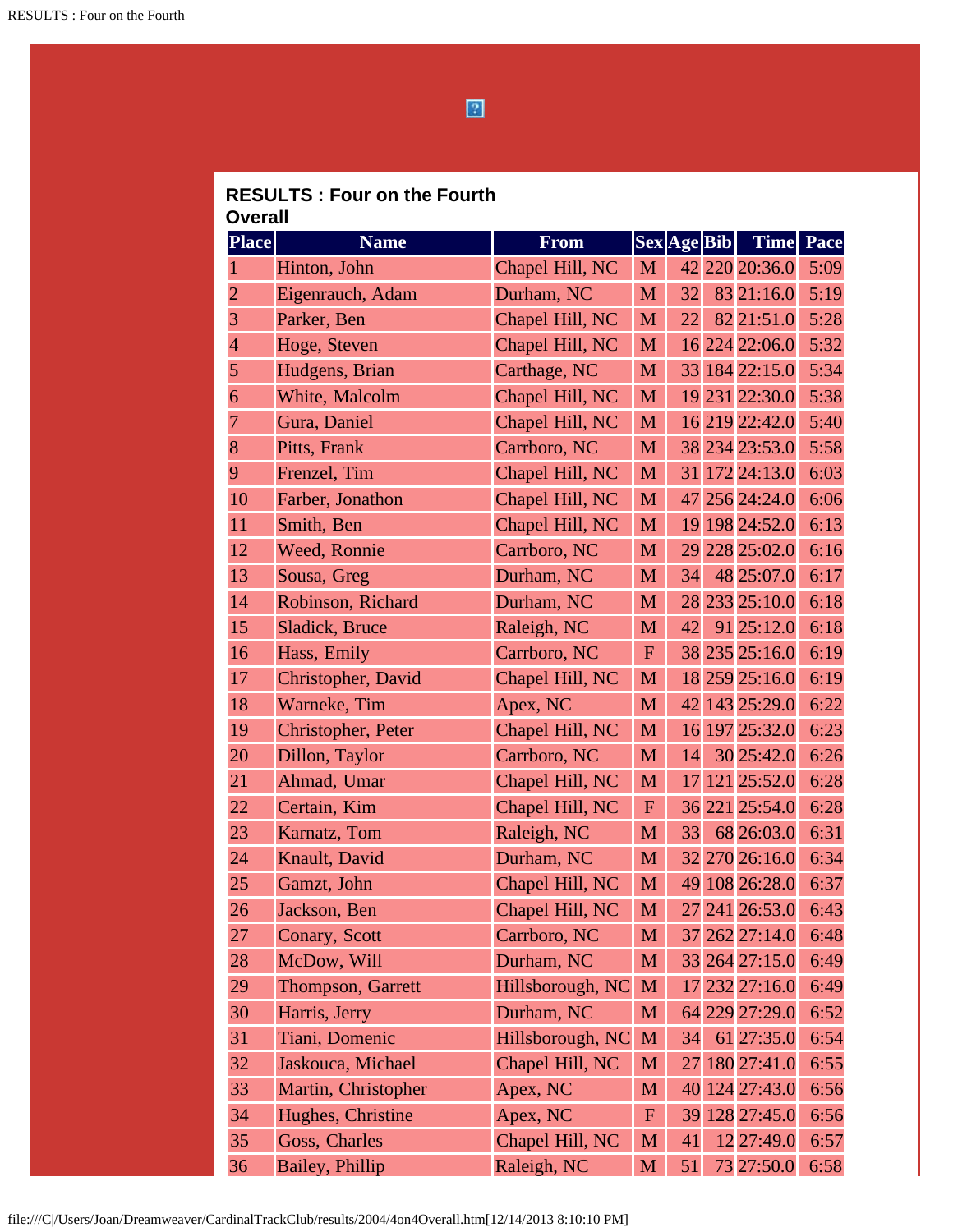| 37 | <b>Chrest</b> , David                      | CARY, NC         | M            |    | 34 174 27:52.0 | 6:58 |
|----|--------------------------------------------|------------------|--------------|----|----------------|------|
| 38 | Soehner, Willie                            | Chapel Hill, NC  | M            |    | 15 170 27:59.0 | 6:60 |
| 39 | Leone, Peter                               | Chapel Hill, NC  | $\mathbf{M}$ |    | 45 107 28:03.0 | 7:01 |
| 40 | Kaiser, Nancy                              | Durham, NC       | ${\bf F}$    |    | 33 275 28:04.0 | 7:01 |
| 41 | Kuzmiak, Cherie                            | Chapel Hill, NC  | ${\bf F}$    |    | 36 222 28:06.0 | 7:02 |
| 42 | Kashatus, David                            | Carrboro, NC     | M            |    | 29 147 28:12.0 | 7:03 |
| 43 | Bennett, Terri                             | Chapel Hill, NC  | $\mathbf F$  |    | 42 167 28:17.0 | 7:04 |
| 44 | Valentine, Jennifer                        | Chapel Hill, NC  | ${\bf F}$    |    | 21 104 28:19.0 | 7:05 |
| 45 | Gleason, Kathleen                          | Chapel Hill, NC  | $\mathbf F$  |    | 40 194 28:29.0 | 7:07 |
| 46 | Stewart, Alyssa                            | Durham, NC       | $\mathbf F$  |    | 16 250 28:33.0 | 7:08 |
| 47 | Killingsworth, Richard                     | Chapel Hill, NC  | M            |    | 40 153 28:40.0 | 7:10 |
| 48 | Michaels, Scott                            | Durham, NC       | M            |    | 36 116 28:45.0 | 7:11 |
| 49 | Grob-Fitzgibbon, Benjamin Durham, NC       |                  | M            | 24 | 40 28:46.0     | 7:12 |
| 50 | Sladick, Karen                             | Raleigh, NC      | $\mathbf{F}$ | 42 | 90 28:53.0     | 7:13 |
| 51 | Walbert, David                             | Durham, NC       | M            | 32 | 10 28:54.0     | 7:14 |
| 52 | Caligure, Jamie                            | Chapel Hill, NC  | M            |    | 31 193 29:00.0 | 7:15 |
| 53 | Martin, Jim                                | Chapel Hill, NC  | M            |    | 32 134 29:01.0 | 7:15 |
| 54 | Melville, Bob                              | Chapel Hill, NC  | M            | 51 | 86 29:04.0     | 7:16 |
| 55 | Lohnes, John                               | Durham, NC       | M            |    | 48 207 29:04.0 | 7:16 |
| 56 | Wilks, Bruce                               | Hillsborough, NC | M            |    | 52 157 29:04.0 | 7:16 |
| 57 | Morelli, Dominic                           | Chapel Hill, NC  | M            | 47 | 188 29:07.0    | 7:17 |
| 58 | Lucas, Luke                                | Chapel Hill, NC  | M            |    | 57 223 29:16.0 | 7:19 |
| 59 | McMahon, Julie                             | Chapel Hill, NC  | $\mathbf F$  |    | 14 135 29:18.0 | 7:20 |
| 60 | Ficks, Phil                                | Durham, NC       | M            | 54 | 71 29:20.0     | 7:20 |
| 61 | Youngman, Peter                            | Sacramento, CA   | M            | 39 | 7 29:22.0      | 7:20 |
| 62 | Morrell, Dean                              | Chapel Hill, NC  | M            | 39 | 122 29:29.0    | 7:22 |
| 63 | <b>Stewart, Bonnie</b>                     | Durham, NC       | $\mathbf F$  |    | 49 251 29:34.0 | 7:24 |
| 64 | Bynum, R.I.                                | Hillsborough, NC | M            |    | 44 149 29:34.0 | 7:24 |
| 65 | Morrell, Karen                             | Chapel Hill, NC  | ${\bf F}$    |    | 40 123 29:40.0 | 7:25 |
| 66 | <b>Brownstein, Robert</b>                  | Chapel Hill, NC  | M            |    | 41 245 29:43.0 | 7:26 |
| 67 | Rosenhahn, Heidi                           | Durham, NC       | ${\bf F}$    | 26 | 98 29:47.0     | 7:27 |
| 68 | Trump, Ryan                                | Durham, NC       | M            |    | 30 249 29:51.0 | 7:28 |
| 69 | Couper, Steven                             | Chapel Hill, NC  | M            |    | 16 189 29:52.0 | 7:28 |
| 70 | Olinick, Joshua                            | Chapel Hill, NC  | M            | 27 | 111 29:52.0    | 7:28 |
| 71 | Barwick, Amy                               | Chapel Hill, NC  | ${\bf F}$    |    | 26 206 29:54.0 | 7:28 |
| 72 | Harrington-Smith, Margaret Chapel Hill, NC |                  | ${\bf F}$    |    | 41 199 29:56.0 | 7:29 |
| 73 | Rouse, Tony                                | West End, NC     | M            | 39 | 36 29:57.0     | 7:29 |
| 74 | Pearson, Chad                              | Chapel Hill, NC  | M            |    | 30 257 29:58.0 | 7:30 |
| 75 | Vollmer, John                              | Carrboro, NC     | M            |    | 23 142 30:11.0 | 7:33 |
| 76 | Gura, Katherine                            | Chapel Hill, NC  | ${\bf F}$    |    | 16 218 30:17.0 | 7:34 |
| 77 | Or, Mars                                   | Chapel Hill, NC  | M            | 35 | 88 30:19.0     | 7:35 |
| 78 | Ghio, Kathleen                             | Chapel Hill, NC  | $\mathbf{F}$ | 15 | 168 30:22.0    | 7:36 |
| 79 | Youngman, Todd                             | Rochester, NY    | M            | 34 | 6 30:23.0      | 7:36 |
| 80 | Huber, Andy                                | Chapel Hill, NC  | M            | 54 | 96 30:26.0     | 7:36 |
|    |                                            |                  |              |    |                |      |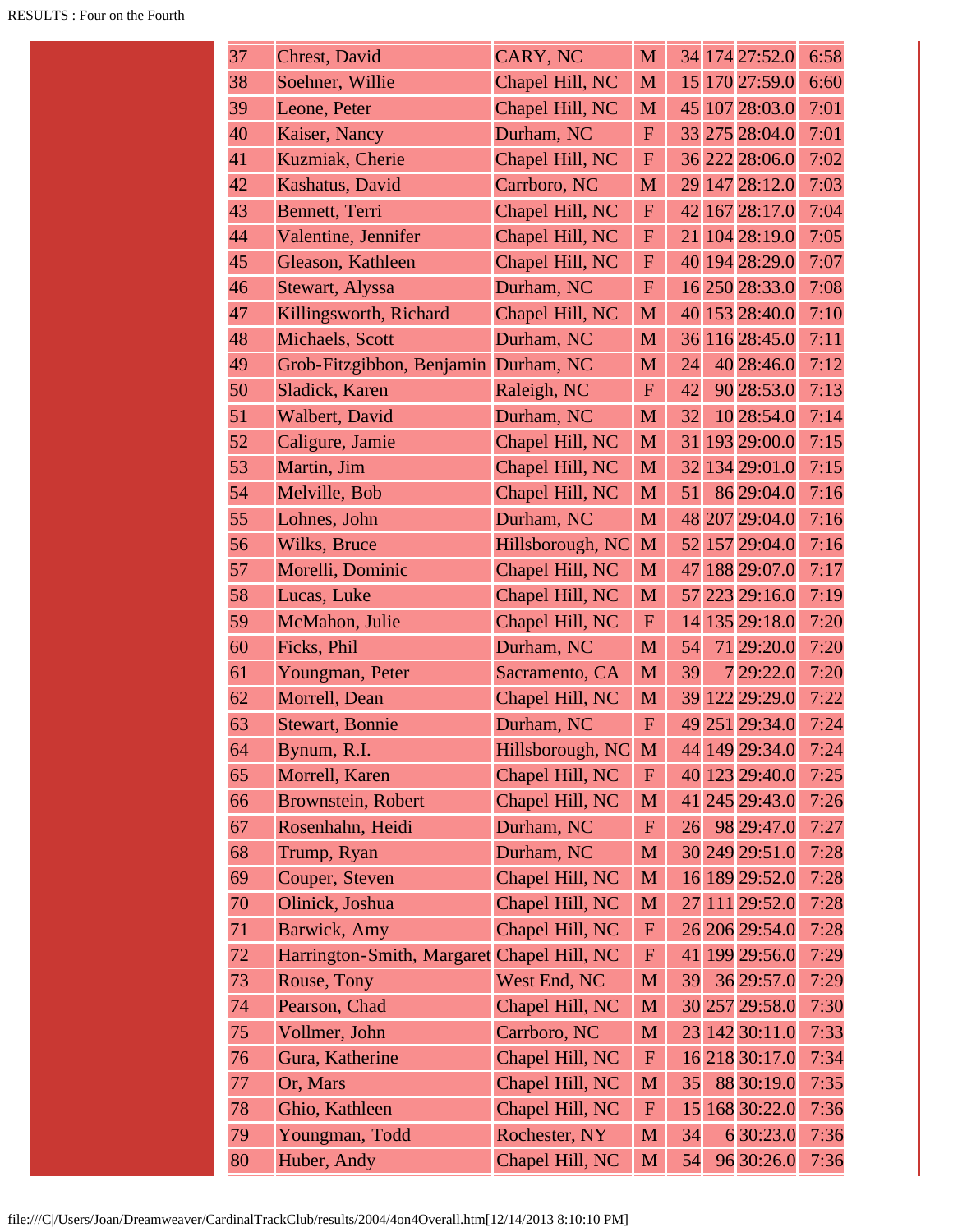| 81  | Beard, Bill            | Chapel Hill, NC  | M            | 52 | 181 30:26.0    | 7:36 |
|-----|------------------------|------------------|--------------|----|----------------|------|
| 82  | Hansen, Alice          | Raleigh, NC      | $\mathbf F$  |    | 39 129 30:27.0 | 7:37 |
| 83  | Oliver, Greg           | Raleigh, NC      | M            |    | 48 273 30:28.0 | 7:37 |
| 84  | Maxwell, Lauren        | Carrboro, NC     | $\mathbf{F}$ |    | 25 276 30:30.0 | 7:38 |
| 85  | Ghio, Michael          | Chapel Hill, NC  | M            | 12 | 169 30:33.0    | 7:38 |
| 86  | Kinyamu, Harriet       | Durham, NC       | $\mathbf F$  |    | 39 201 30:37.0 | 7:39 |
| 87  | Redinbo, Matt          | Carrboro, NC     | M            | 37 | 57 30:43.0     | 7:41 |
| 88  | Weaver, Mark           | Chapel Hill, NC  | M            |    | 35 139 30:43.0 | 7:41 |
| 89  | Quinn, Jeannette       | Carrboro, NC     | $\mathbf F$  | 42 | 192 30:44.0    | 7:41 |
| 90  | Witcher, Kristina      | Chapel Hill, NC  | $\mathbf F$  | 12 | 39 30:45.0     | 7:41 |
| 91  | Ivins, Sally           | Carrboro, NC     | $\mathbf F$  | 48 | 89 30:49.0     | 7:42 |
| 92  | Bloom, Kerry           | Chapel Hill, NC  | M            | 50 | 75 30:51.0     | 7:43 |
| 93  | Rice, David            | Durham, NC       | M            |    | 45 255 30:54.0 | 7:44 |
| 94  | Tiani, Sarah           | Hillsborough, NC | $\mathbf F$  | 29 | 62 30:56.0     | 7:44 |
| 95  | Hotelling, Jim         | Chapel Hill, NC  | M            | 57 | 163 30:56.0    | 7:44 |
| 96  | Gainer, Thomas         | Chapel Hill, NC  | M            | 27 | 101 31:03.0    | 7:46 |
| 97  | Gigone, Daniel         | Hillsborough, NC | M            |    | 38 131 31:08.0 | 7:47 |
| 98  | McDow, Leslie          | Durham, NC       | $\mathbf F$  |    | 33 265 31:13.0 | 7:48 |
| 99  | Cogswell, Patricia     | Carrboro, NC     | $\mathbf{F}$ | 43 | 34 31:27.0     | 7:52 |
| 100 | Loy, Tom               | Graham, NC       | M            | 46 | 44 31:28.0     | 7:52 |
| 101 | Matta, Marie           | Chapel Hill, NC  | $\mathbf F$  | 32 | 176 31:32.0    | 7:53 |
| 102 | Baker, Abby            | Chapel Hill, NC  | $\mathbf F$  | 23 | 14 31:34.0     | 7:54 |
| 103 | Philpott, Stacy        | Chapel Hill, NC  | $\mathbf F$  | 35 | 58 31:39.0     | 7:55 |
| 104 | Allen, Chip            | Chapel Hill, NC  | M            | 51 | 272 31:42.0    | 7:56 |
| 105 | Rogers, Maureen        | Chapel Hill, NC  | $\mathbf F$  | 46 | 65 31:42.0     | 7:56 |
| 106 | Williams, Daniel       | Durham, NC       | M            | 21 | 173 31:43.0    | 7:56 |
| 107 | McConville, Robert     | Chapel Hill, NC  | M            | 23 | 203 31:44.0    | 7:56 |
| 108 | Tyler, Eileen          | Chapel Hill, NC  | F            | 51 | 56 31:46.0     | 7:56 |
| 109 | Dillon, Ben            | Raleigh, NC      | M            | 54 | 70 31:51.0     | 7:58 |
| 110 | Sussman, Mark          | Chapel Hill, NC  | M            |    | 19 155 31:54.0 | 7:58 |
| 111 | Stone, Sarah           | Chapel Hill, NC  | ${\bf F}$    | 39 | 50 31:54.0     | 7:58 |
| 112 | Youngman, Paul         | Chapel Hill, NC  | M            | 38 | 8 31:55.0      | 7:59 |
| 113 | Rountree, Sage         | Chapel Hill, NC  | $\mathbf F$  |    | 31 100 31:55.0 | 7:59 |
| 114 | Pohnert, Steven        | Durham, NC       | M            | 34 | 77 31:58.0     | 7:60 |
| 115 | Norris-Turner, Abagail | Carrboro, NC     | ${\bf F}$    |    | 28 243 31:58.0 | 7:60 |
| 116 | Lanigan, Eamonn        | Chapel Hill, NC  | M            | 27 | 66 32:04.0     | 8:01 |
| 117 | Janssen, Colleen       | Chapel Hill, NC  | $\mathbf F$  | 23 | 67 32:04.0     | 8:01 |
| 118 | Lazorko, Catherine     | Carrboro, NC     | ${\bf F}$    |    | 39 190 32:04.0 | 8:01 |
| 119 | Tawney, Paul           | Chapel Hill, NC  | M            |    | 43 196 32:06.0 | 8:02 |
| 120 | Janra, Leigh           | Chapel Hill, NC  | $\mathbf F$  | 26 | 42 32:06.0     | 8:02 |
| 121 | Holliday, Corey        | Chapel Hill, NC  | M            |    | 33 179 32:08.0 | 8:02 |
| 122 | Williams, Sherrie      | Chapel Hill, NC  | $\mathbf{F}$ | 41 | 47 32:09.0     | 8:02 |
| 123 | Murrah, Valerie        | Chapel Hill, NC  | ${\bf F}$    |    | 53 156 32:11.0 | 8:03 |
| 124 | Steenland, Peter       | Chapel Hill, NC  | M            |    | 25 242 32:15.0 | 8:04 |
|     |                        |                  |              |    |                |      |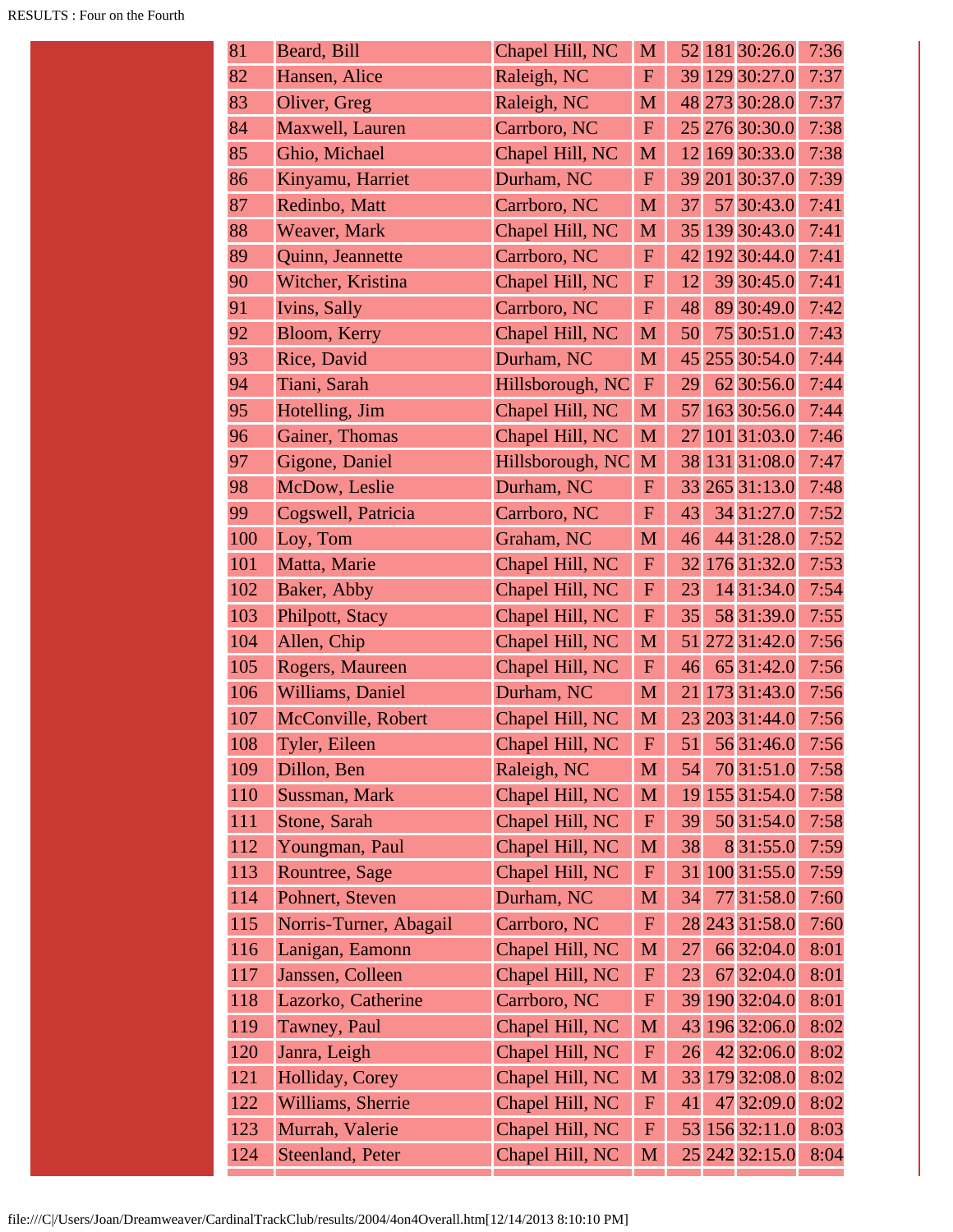## RESULTS : Four on the Fourth

| <b>Home</b>                  |
|------------------------------|
| Le Tour de Carrboro          |
| <b>Results &amp; Records</b> |
| <b>Newsletter</b>            |
| <b>Calendar</b>              |
| <b>Photos</b>                |
| <b>About CTC</b>             |

| 125 | Ramirez, Rey            | Durham, NC       | M                        | 59 | 85 32:18.0     | 8:04 |
|-----|-------------------------|------------------|--------------------------|----|----------------|------|
| 126 | Tucker, Bruce           | Chapel Hill, NC  | M                        | 41 | 32 32:23.0     | 8:06 |
| 127 | Zohni, Omar             | Cary, NC         | M                        |    | 28 133 32:25.0 | 8:06 |
| 128 | Sullivan, Jeanell       | Chapel Hill, NC  | $\mathbf F$              | 34 | 63 32:30.0     | 8:08 |
| 129 | Jones, Rodney           | Chapel Hill, NC  | M                        |    | 54 164 32:33.0 | 8:08 |
| 130 | Quigley, Joseph         | Raleigh, NC      | M                        |    | 34 225 32:38.0 | 8:10 |
| 131 | Herbert, Joseph         | Carrboro, NC     | M                        |    | 51 115 32:40.0 | 8:10 |
| 132 | Anthony, Don            | Durham, NC       | M                        |    | 37 118 32:41.0 | 8:10 |
| 133 | Warneke, Kelly          | Apex, NC         | $\mathbf F$              |    | 41 144 32:51.0 | 8:13 |
| 134 | Leubuscher, Lynn        | Durham, NC       | ${\bf F}$                |    | 34 146 32:55.0 | 8:14 |
| 135 | Turner, Piers           | Carrboro, NC     | M                        |    | 29 244 33:06.0 | 8:16 |
| 136 | Goldstein, Jenny        | Carrboro, NC     | $\mathbf F$              |    | 32 267 33:06.0 | 8:16 |
| 137 | Helpingstine, Michael   | Chapel Hill, NC  | M                        | 41 | 64 33:11.0     | 8:18 |
| 138 | Lawless, Mike           | Chapel Hill, NC  | M                        |    | 56 271 33:16.0 | 8:19 |
| 139 | Schoonard, Jim          | Pittsboro, NC    | M                        | 72 | 237 33:19.0    | 8:20 |
| 140 | Hadler, Wayne           | Chapel Hill, NC  | M                        | 50 | 18 33:23.0     | 8:21 |
| 141 | Hassan, Shaan           | Carrboro, NC     | M                        |    | 14 191 33:25.0 | 8:21 |
| 142 | Blunk, John             | Chapel Hill, NC  | M                        | 47 | 72 33:25.0     | 8:21 |
| 143 | Shubert, Tiffany        | Chapel Hill, NC  | $\mathbf{F}$             | 33 | 35 33:27.0     | 8:22 |
| 144 | Archer, Norman          | Chapel Hill, NC  | M                        |    | 9 150 33:28.0  | 8:22 |
| 145 | Grizwin, Marsha         | Chapel Hill, NC  | $\mathbf F$              | 44 | 87 33:29.0     | 8:22 |
| 146 | Kiddoo, Kevin           | Chapel Hill, NC  | M                        |    | 48 215 33:32.0 | 8:23 |
| 147 | Kleinhammes, Alfred     | Chapel Hill, NC  | M                        |    | 53 269 33:38.0 | 8:24 |
| 148 | Woodman, Anne           | Morrisville, NC  | $\mathbf F$              |    | 31 154 33:38.0 | 8:24 |
| 149 | Gentry, Holly           | Chapel Hill, NC  | ${\bf F}$                | 27 | 92 33:39.0     | 8:25 |
| 150 | Sonnenberg, Sara        | Sanford, NC      | ${\bf F}$                | 24 | 37 33:40.0     | 8:25 |
| 151 | Lohrbach, Sarah         | Carrboro, NC     | ${\bf F}$                |    | 24 165 33:41.0 | 8:25 |
| 152 | Colburn, Kate           | Chapel Hill, NC  | $\vert \mathbf{F} \vert$ | 47 | 17 33:50.0     | 8:28 |
| 153 | Cannon, Ashley          | Chapel Hill, NC  | F                        |    | 30 102 33:55.0 | 8:29 |
| 154 | Clossick, Tina          | Carrboro, NC     | ${\bf F}$                |    | 32 126 34:10.0 | 8:32 |
| 155 | Russell, Brian          | Durham, NC       | M                        |    | 45 158 34:14.0 | 8:34 |
| 156 | Akos, Pat               | Durham, NC       | M                        |    | 33 227 34:19.0 | 8:35 |
| 157 | <b>Stewart</b> , Tom    | Durham, NC       | M                        |    | 43 252 34:28.0 | 8:37 |
| 158 | Biola, Holly            | Chapel Hill, NC  | $\mathbf F$              |    | 30 136 34:36.0 | 8:39 |
| 159 | Pearson, David          | Hillsborough, NC | M                        | 57 | 127 34:41.0    | 8:40 |
| 160 | Grob-Fitzgibbon, Amanda | Durham, NC       | $\mathbf F$              | 27 | 41 34:42.0     | 8:40 |
| 161 | Helm-Murtagh, Susan     | Chapel Hill, NC  | F                        | 39 | 54 34:47.0     | 8:42 |
| 162 | Murtagh, Rory           | Chapel Hill, NC  | M                        | 40 | 55 34:47.0     | 8:42 |
| 163 | Quigley, John           | Raleigh, NC      | M                        | 41 | 226 34:48.0    | 8:42 |
| 164 | Lewis, Carman           |                  | $\mathbf F$              |    | 43 236 34:48.0 | 8:42 |
| 165 | Elred, Tracy            | Carrboro, NC     | $\mathbf F$              | 33 | 9 35:04.0      | 8:46 |
| 166 | Brodish, Paul           | Carrboro, NC     | M                        |    | 40 205 35:08.0 | 8:47 |
| 167 | Johnston, Chuck         | Durham, NC       | M                        |    | 42 213 35:25.0 | 8:51 |
| 168 | Rodgers, Deborah        | Chapel Hill, NC  | $\mathbf F$              |    | 43 212 35:26.0 | 8:52 |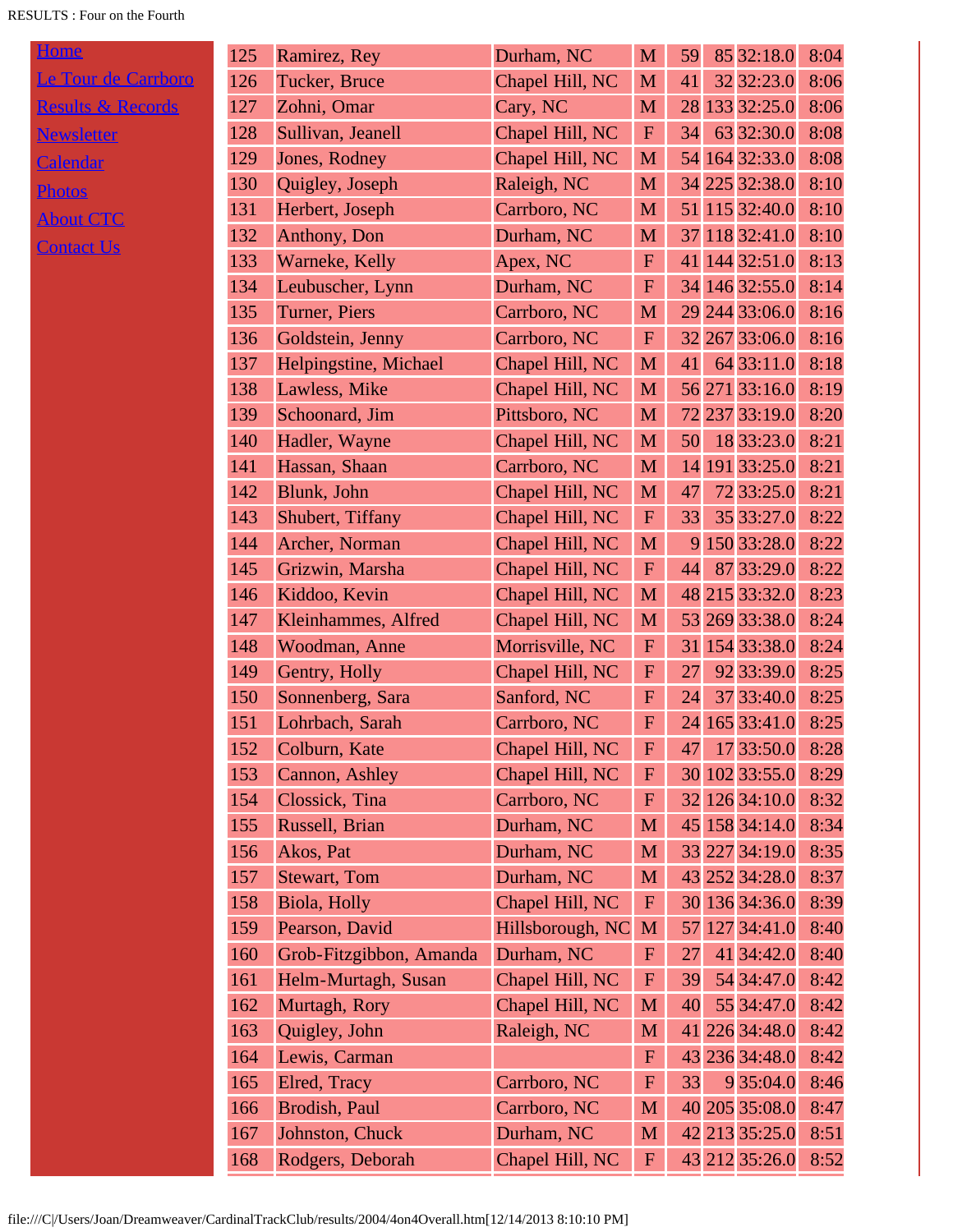| 169 | Rodgers, Eric        | Chapel Hill, NC  | M            |    | 44 211 35:26.0       | 8:52 |
|-----|----------------------|------------------|--------------|----|----------------------|------|
| 170 | Rodgman, Eric        | Durham, NC       | M            |    | 56 138 35:35.0       | 8:54 |
| 171 | Russell, Lori        | Durham, NC       | ${\bf F}$    |    | 41 159 35:36.0       | 8:54 |
| 172 | Hammond, Philip      | Chapel Hill, NC  | M            | 36 | 94 35:37.0           | 8:54 |
| 173 | Watson, Lea          |                  | $\mathbf F$  |    | 40 238 35:46.0       | 8:56 |
| 174 | Kowalsky, Sharon     | Carrboro, NC     | $\mathbf F$  | 31 | 95 35:51.0           | 8:58 |
| 175 | Schmeer, Kammi       | Durham, NC       | $\mathbf F$  |    | 32 240 36:15.0       | 9:04 |
| 176 | Hart, Zeke           | Chapel Hill, NC  | M            | 15 | 27 36:17.0           | 9:04 |
| 177 | Hinson, Scott        | Chapel Hill, NC  | M            |    | 45 247 36:40.0       | 9:10 |
| 178 | Lehmann, Fred        | Chapel Hill, NC  | M            |    | 42 248 36:40.0       | 9:10 |
| 179 | Lassiter, Elizabeth  | Chapel Hill, NC  | ${\bf F}$    |    | 26 109 36:40.0       | 9:10 |
| 180 | Levy, Carolyn        | Chapel Hill, NC  | $\mathbf F$  | 49 | 81 36:42.0           | 9:10 |
| 181 | Rothwell, Diane      | Chapel Hill, NC  | $\mathbf F$  | 44 | 15 36:48.0           | 9:12 |
| 182 | Burns, Kimberlie     | Carrboro, NC     | ${\bf F}$    |    | 43 202 36:50.0       | 9:12 |
| 183 | Bush, Peggy          | Chapel Hill, NC  | $\mathbf F$  | 48 | 38 36:52.0           | 9:13 |
| 184 | Litton, Maggie       | Chapel Hill, NC  | $\mathbf F$  | 34 | 117 36:59.0          | 9:15 |
| 185 | Smith, Patsy         | Chapel Hill, NC  | $\mathbf F$  | 37 | 187 37:08.0          | 9:17 |
| 186 | West, Walter         | Carrboro, NC     | M            | 57 | 160 37:13.0          | 9:18 |
| 187 | Sousa, Sara          | Durham, NC       | $\mathbf F$  | 32 | 49 37:16.0           | 9:19 |
| 188 | Alden, Charles       | Durham, NC       | M            |    | 57 208 37:20.0       | 9:20 |
| 189 | Matta, Jeff          | Chapel Hill, NC  | M            |    | 36 177 37:26.0       | 9:22 |
| 190 | Wolf, Susan          | Carrboro, NC     | ${\bf F}$    |    | 34 204 37:34.0       | 9:24 |
| 191 | Henderson, Karla     | Durham, NC       | $\mathbf F$  |    | 54 253 37:39.0       | 9:25 |
| 192 | Stamer, Bill         | Hillsborough, NC | M            |    | 52 230 37:40.0       | 9:25 |
| 193 | Wagner, Katie        | New York, NY     | $\mathbf F$  | 37 | 260 37:47.0          | 9:27 |
| 194 | Whetstone, Stephanie | Durham, NC       | ${\bf F}$    |    | 35 263 37:50.0       | 9:28 |
| 195 | Shannon, Dan         | Chapel Hill, NC  | M            |    | 51 186 37:52.0       | 9:28 |
| 196 | Murphy, Guy          | Chapel Hill, NC  | M            | 31 | 43 37:56.0           | 9:29 |
| 197 | Morris, Julie        | Carrboro, NC     | ${\bf F}$    | 46 | 22 38:12.0           | 9:33 |
| 198 | Tuskey, Mark         | Chapel Hill, NC  | M            | 51 | 148 38:28.0          | 9:37 |
| 199 | Hart, Lauren         | Chapel Hill, NC  | ${\bf F}$    | 19 | 28 38:35.0           | 9:39 |
| 200 | Gallagher, Tim       | Chapel Hill, NC  | M            | 49 | 112 38:38.0          | 9:40 |
| 201 | Galloway, Nicki      | Chapel Hill, NC  | ${\bf F}$    | 31 | 182 38:40.0          | 9:40 |
| 202 | Ward, Angie          | Durham, NC       | ${\bf F}$    | 33 | 99 38:54.0           | 9:44 |
| 203 | Horton, Julie        | Chapel Hill, NC  | ${\bf F}$    | 47 | 45 39:05.0           | 9:46 |
| 204 | Kiddoo, Glenda       | Chapel Hill, NC  | $\mathbf{F}$ |    | 43 214 39:06.0       | 9:46 |
| 205 | Mojzis, Aniela       | Chapel Hill, NC  | ${\bf F}$    | 21 | 113 39:11.0          | 9:48 |
| 206 | Neuberger, Bryan     | Chapel Hill, NC  | M            |    | 25 114 39:11.0       | 9:48 |
| 207 | Frenzel, Jennifer    | Chapel Hill, NC  | ${\bf F}$    | 27 | 171 39:15.0          | 9:49 |
| 208 | Rogers, Dwight       | Carrboro, NC     | M            |    | 56 258 39:21.0       | 9:50 |
| 209 | Klem, Mimi           | Durham, NC       | ${\bf F}$    |    | 37 261 39:50.0       | 9:58 |
| 210 | Smith, Allison       | Chapel Hill, NC  | $\mathbf F$  | 11 | 5 40:04.0 10:01      |      |
| 211 | Carswell, Lori       | Chapel Hill, NC  | $\mathbf F$  | 40 | 4 40:07.0 10:02      |      |
| 212 | Phillips, Troy       | Chapel Hill, NC  | M            |    | 39 195 40:10.0 10:02 |      |
|     |                      |                  |              |    |                      |      |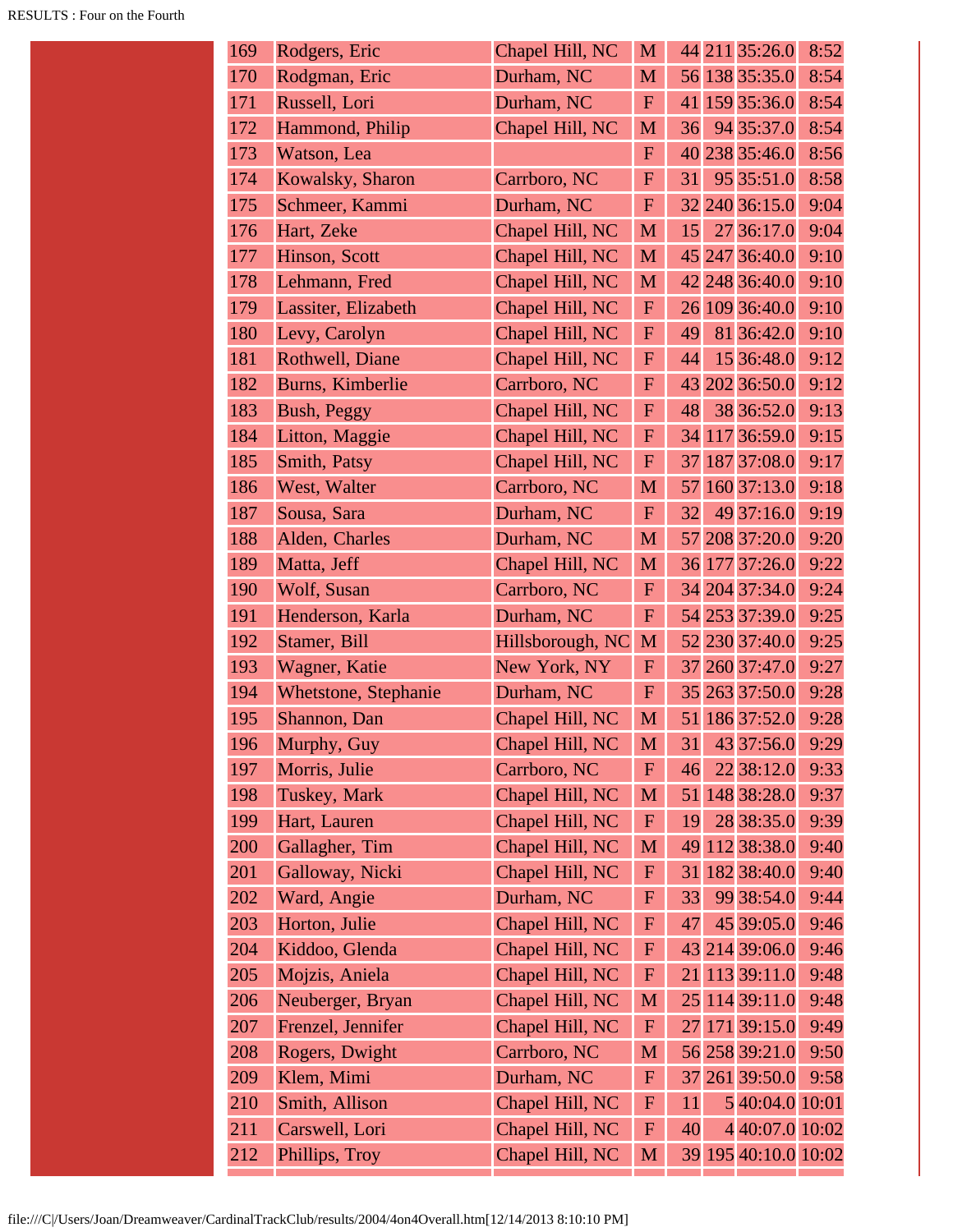| 213 | Pontade, Eileen       | Chapel Hill, NC  | $\mathbf F$  |    | 35 175 40:11.0 10:03 |  |
|-----|-----------------------|------------------|--------------|----|----------------------|--|
| 214 | Susswein, Lisa        | Carrboro, NC     | $\mathbf F$  |    | 29 274 40:22.0 10:06 |  |
| 215 | Deal, Delaine         | Durham, NC       | $\mathbf F$  |    | 53 254 40:22.0 10:06 |  |
| 216 | Williams, Shawn       | Chapel Hill, NC  | M            |    | 43 217 40:22.0 10:06 |  |
| 217 | Gilliam, Katy         | Durham, NC       | $\mathbf F$  | 29 | 60 40:25.0 10:06     |  |
| 218 | Gilliam, David        | Durham, NC       | M            | 29 | 59 40:25.0 10:06     |  |
| 219 | Williams, Aaron       | Chapel Hill, NC  | M            |    | 11 216 40:30.0 10:08 |  |
| 220 | Archer, Isabella      | Chapel Hill, NC  | $\mathbf{F}$ |    | 15 151 40:39.0 10:10 |  |
| 221 | Sandstrom, Kristen    | Raleigh, NC      | $\mathbf F$  | 32 | 69 40:44.0 10:11     |  |
| 222 | Phillips, Linda       | Chapel Hill, NC  | $\mathbf F$  |    | 49 239 40:55.0 10:14 |  |
| 223 | Phillips, J.C.        | Chapel Hill, NC  | M            |    | 50 106 40:55.0 10:14 |  |
| 224 | Flynn, Jeanne         | Chapel Hill, NC  | $\mathbf{F}$ | 43 | 3 41:00.0 10:15      |  |
| 225 | Sports, Charlene      | Durham, NC       | F            |    | 36 110 41:13.0 10:18 |  |
| 226 | Whynman, Teri         | Durham, NC       | ${\bf F}$    |    | 38 141 41:13.0 10:18 |  |
| 227 | Schwartz, Pete        | Chapel Hill, NC  | M            |    | 42 246 41:22.0 10:20 |  |
| 228 | Archer, Eva           | Chapel Hill, NC  | $\mathbf{F}$ |    | 14 152 41:28.0 10:22 |  |
| 229 | Cimino, Jean          | Chapel Hill, NC  | $\mathbf F$  | 27 | 97 41:29.0 10:22     |  |
| 230 | O'Malley, Nadine      | Chapel Hill, NC  | $\mathbf{F}$ | 47 | 137 41:48.0 10:27    |  |
| 231 | Goldstein, Bob        | Carrboro, NC     | M            |    | 36 268 42:07.0 10:32 |  |
| 232 | Geary, Ronald         | Chapel Hill, NC  | M            |    | 52 266 42:15.0 10:34 |  |
| 233 | Dillon, Shelley       | Carrboro, NC     | $\mathbf F$  | 44 | 29 42:18.0 10:34     |  |
| 234 | Early, Diane          | Hillsborough, NC | $\mathbf F$  | 37 | 132 42:51.0 10:43    |  |
| 235 | Goss, Karen           | Chapel Hill, NC  | $\mathbf F$  | 40 | 13 42:55.0 10:44     |  |
| 236 | Hart, Robert          | Chapel Hill, NC  | M            | 50 | 24 43:11.0 10:48     |  |
| 237 | Hansen, Dane          | Raleigh, NC      | M            |    | 35 130 43:18.0 10:50 |  |
| 238 | West, Tracey          | Chapel Hill, NC  | $\mathbf{F}$ | 51 | 26 43:41.0 10:55     |  |
| 239 | Pohnert, Annie        | Durham, NC       | $\mathbf{F}$ | 36 | 78 43:53.0 10:58     |  |
| 240 | Morgan, Maggie        | Durham, NC       | F            |    | 25 166 44:00.0 11:00 |  |
| 241 | Bourdon, Jennifer     | Durham, NC       | $\mathbf F$  | 26 | 84 44:07.0 11:02     |  |
| 242 | Dillon, Brett         | Carrboro, NC     | M            | 47 | 31 44:33.0 11:08     |  |
| 243 | Chhatriwala, Mariya   | Carrboro, NC     | $\mathbf{F}$ |    | 24 145 45:44.0 11:26 |  |
| 244 | Williams, Melissa     | Chapel Hill, NC  | $\mathbf F$  | 35 | 19 46:41.0 11:40     |  |
| 245 | Lindaman, Melissa     | Hillsborough, NC | $\mathbf F$  |    | 35 105 46:51.0 11:43 |  |
| 246 | Barwick, Karen        | Chapel Hill, NC  | $\mathbf F$  |    | 43 183 47:11.0 11:48 |  |
| 247 | West, Margaret        | Carrboro, NC     | $\mathbf{F}$ |    | 23 162 47:40.0 11:55 |  |
| 248 | Johnson, Brelyn       | Chapel Hill, NC  | $\mathbf F$  |    | 23 161 47:40.0 11:55 |  |
| 249 | Guevara, Alex         | Cary, NC         | M            |    | 49 209 47:58.0 11:60 |  |
| 250 | Guevara, Ann          | Cary, NC         | ${\bf F}$    |    | 49 210 47:58.0 11:60 |  |
| 251 | Haase, Julian         | Chapel Hill, NC  | M            |    | 23 125 49:00.0 12:15 |  |
| 252 | Bloom, Rachael        | Chapel Hill, NC  | $\mathbf{F}$ | 16 | 76 49:03.0 12:16     |  |
| 253 | Hart, Jessica         | Chapel Hill, NC  | $\mathbf F$  | 17 | 25 49:08.0 12:17     |  |
| 254 | Yeh, Elaine           | Chapel Hill, NC  | $\mathbf F$  | 48 | 74 49:14.0 12:18     |  |
| 255 | Newman, Naomi         | Chapel Hill, NC  | ${\bf F}$    |    | 39 140 54:03.0 13:31 |  |
| 256 | Poltoratsky, Vladimir | Chapel Hill, NC  | M            |    | 44 185 54:11.0 13:33 |  |
|     |                       |                  |              |    |                      |  |